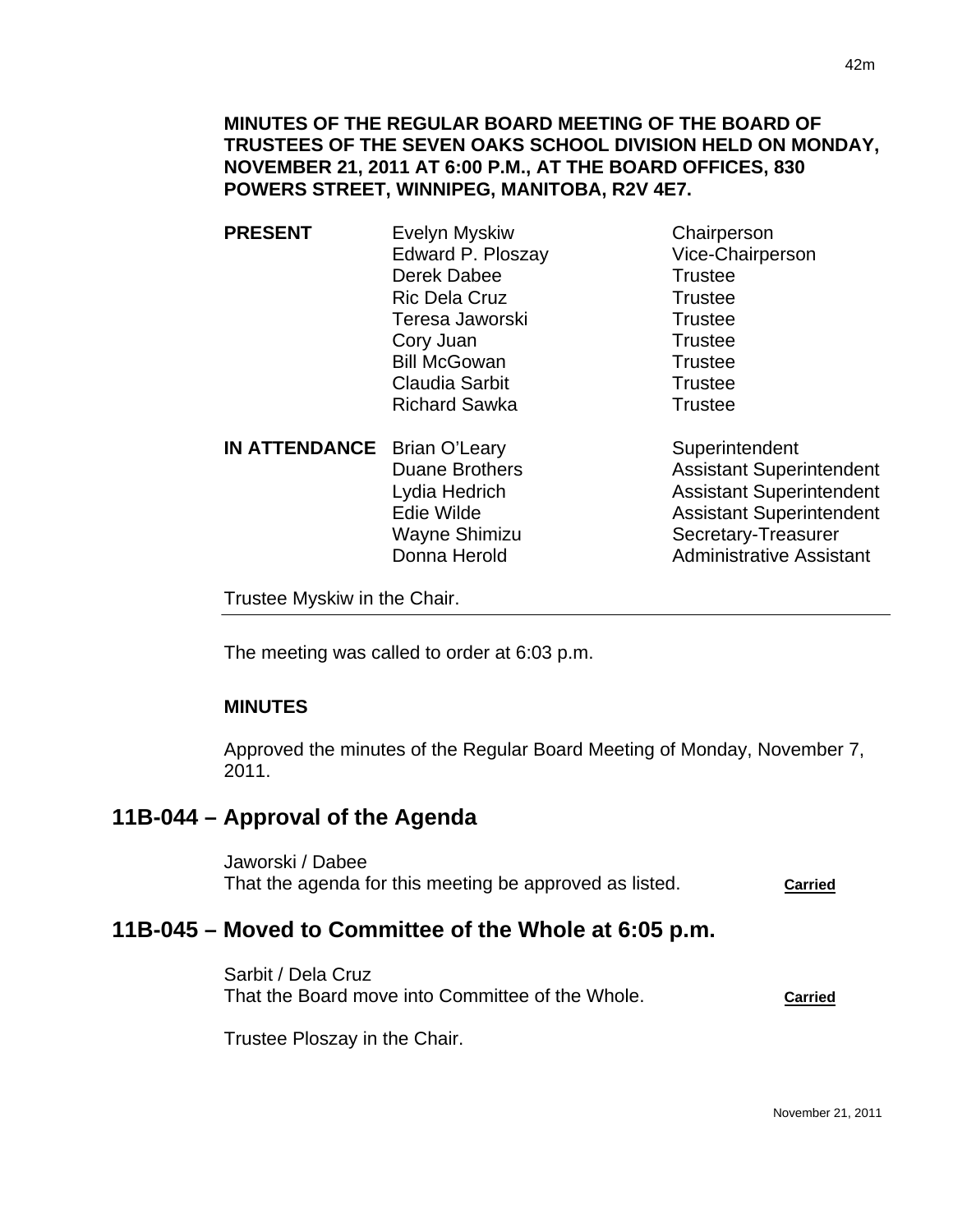## **OFFICERS' REPORT**

Trustee Sawka reported on developments arising from collective bargaining.

Trustee McGowan here enters the meeting at 6:07 p.m.

**6:30 p.m. Collective Design Process – Amber Trails Community School** Presentation by Dudley Thompson, Prairie Architects.

Trustee Myskiw in the chair.

## **SPECIAL ORDERS**

**7:30 p.m. Manitoba and Canadian Student Leadership Conferences**  Presentation by students Josh Alcantara, Warren Lacamba, Jasleen Sandhu, Navi Warha and Via Villanueva with teachers Julieta DePaula and Dawn Wilson, Maples Collegiate.

## **Maples TV Station – Channel 7 Oaks**

Presentation by students Vince Henegas, Chris Santos, Mikko Ignacia, Christian Gutierrez with teachers George Budoloski and Marshall Mays, Maples Collegiate.

# **11B-046 – By-Law No. 5-2011**

## Sarbit / Juan

That By-Law No. 5-2011 for the purpose of borrowing the sum of \$2,478,900.00 for Ventilation Upgrade at École Seven Oaks Middle School (\$783,500); Modular Classroom Installation Project at Belmont, Leila North, A.E. Wright and O.V. Jewitt Community Schools (\$273,900); Grooming Room, Elevator and Lift at West St. Paul School (\$672,000); Roof Replacement at Maples Collegiate (\$677,000); Elevator and Grooming Room at Garden City Collegiate (\$82,600) and adjustment for increased Manitoba Hydro Boiler Incentive Rebate on Steam Unit Ventilator Replacement at Garden City Collegiate (-\$10,100) be given second reading.

**Carried** 

# **11B-047 – By-Law No. 5-2011**

McGowan / Jaworski

That By-Law No. 5-2011 for the purpose of borrowing the sum of \$2,478,900.00 for Ventilation Upgrade at École Seven Oaks Middle School (\$783,500); Modular Classroom Installation Project at Belmont, Leila North, A.E. Wright and O.V. Jewitt Community Schools (\$273,900); Grooming Room, Elevator and Lift at West St. Paul School (\$672,000); Roof Replacement at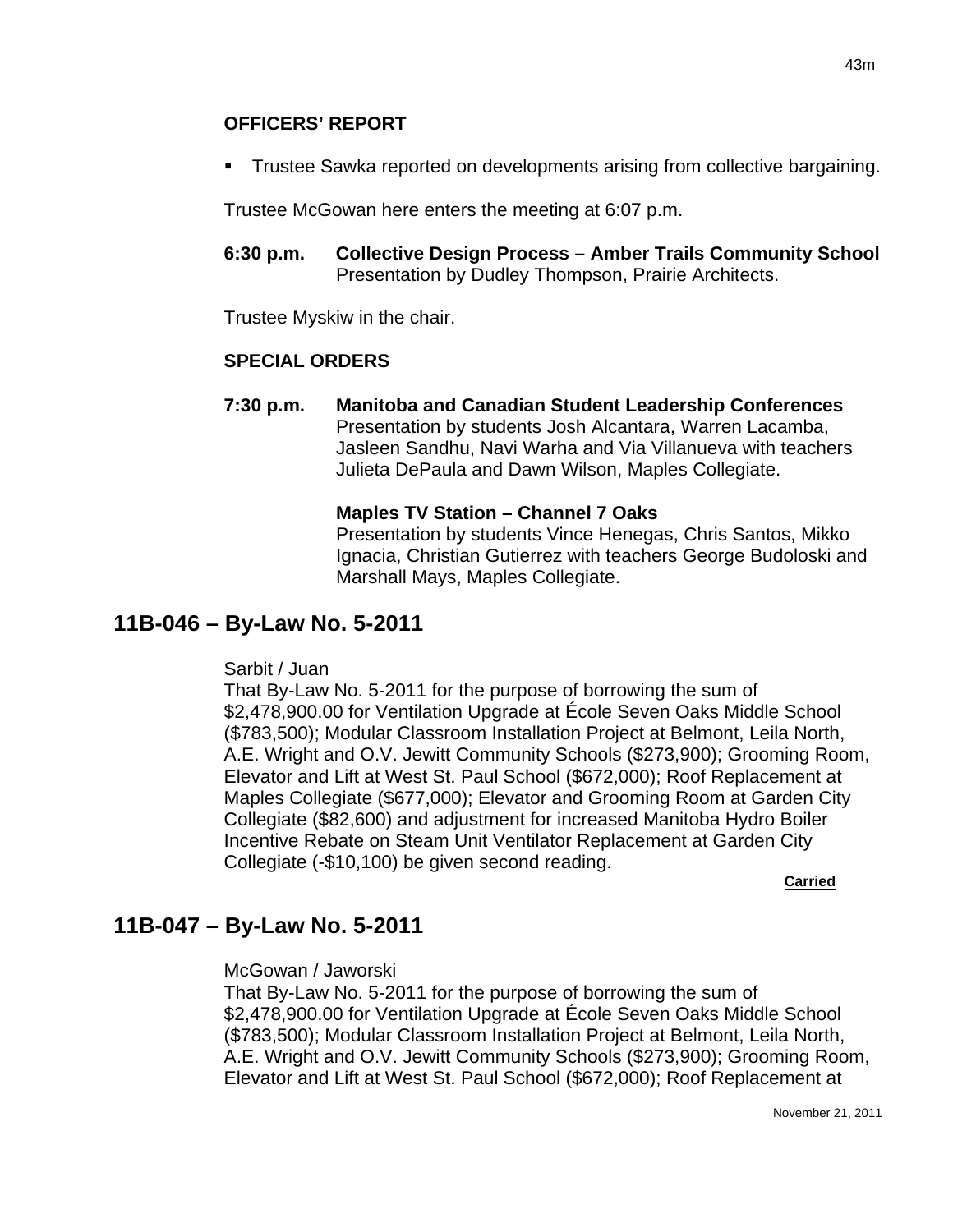Maples Collegiate (\$677,000); Elevator and Grooming Room at Garden City Collegiate (\$82,600) and adjustment for increased Manitoba Hydro Boiler Incentive Rebate on Steam Unit Ventilator Replacement at Garden City Collegiate (-\$10,100) be given third and final reading, be signed and sealed. **Carried**

#### **Superintendents' Report**

# **11B-048 – Submission to Public Schools Finance Board**

Dela Cruz / Dabee

That the Board endorse the Superintendent's submission to the Public Schools Finance Board. **Carried**

Discussion regarding the submission of 2012 Resolutions at the Manitoba Schools Boards AGM. Resolutions to be submitted regarding Aboriginal Education, School Speed Zones and Connectivity.

## **CONSENT AGENDA**

# **11B-049 – Consent Agenda**

McGowan / Juan That the Consent Agenda be approved. **Carried**

## Shelmerdine Ltd. No. Invoice 116409-1

That Invoice No. 116409-1 for the Maples Sports Field project in the amount of \$2,396.29 be paid to Shelmerdine Ltd.

Statutory Holdback on Shelmerdine Ltd. Invoice No. 116409-1

That the Statutory Holdback on Invoice No. 116409-1 for the Maples Sports Field project in the amount of \$253.57 be paid to the SOSD/Shelmerdine Ltd. 001-Maples Field account.

Shelmerdine Ltd. Invoice No. 116527

That Invoice No. 116527 for the Maples Sports Field project in the amount of \$61,730.66 be paid to Shelmerdine Ltd.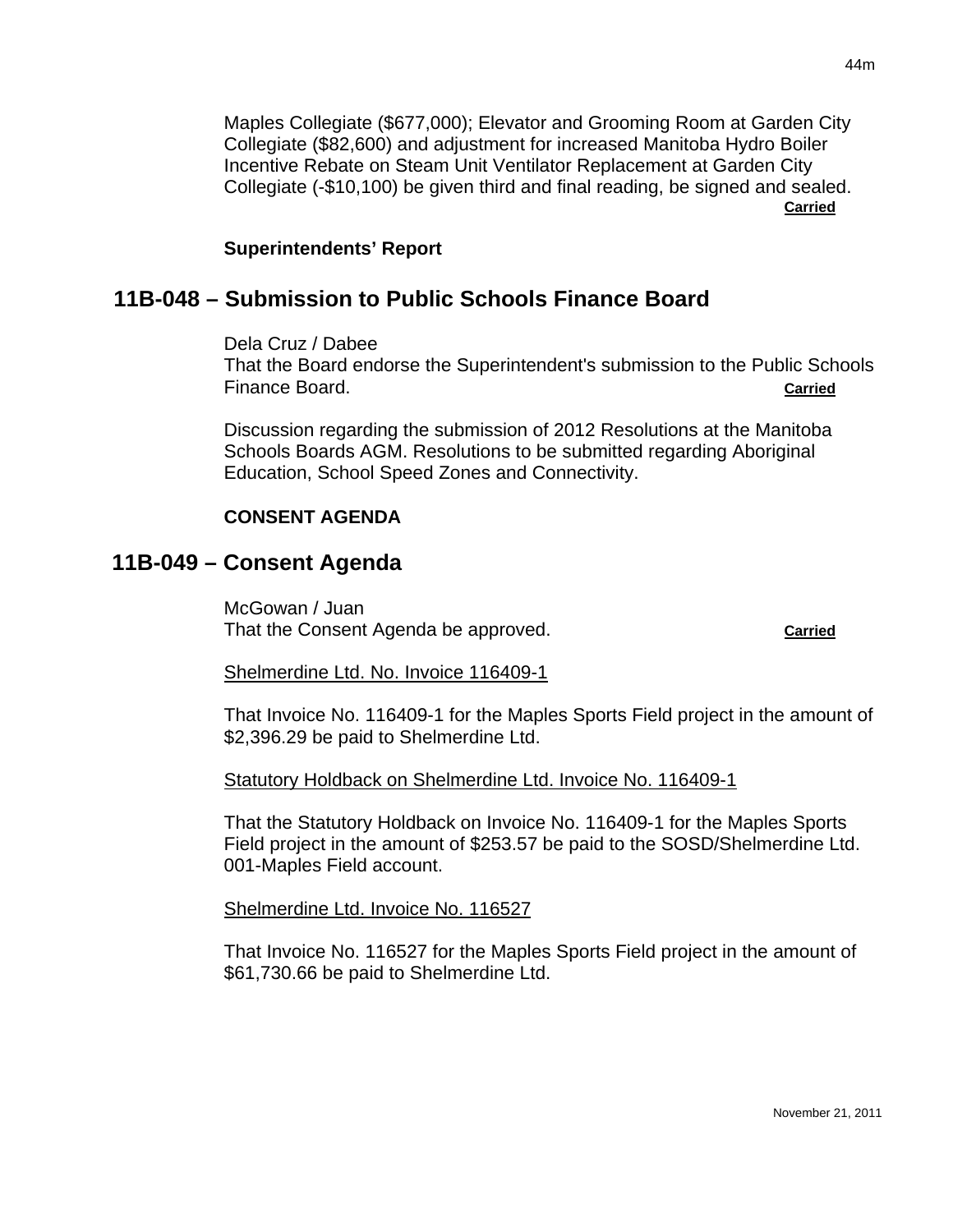## **CONSENT AGENDA**

#### Statutory Holdback on Shelmerdine Ltd. Invoice No. 116527

That the Statutory Holdback on Invoice No. 116527 for the Maples Sports Field project in the amount of \$6,494.25 be paid to the SOSD/Shelmerdine Ltd. 001- Maples Field account.

#### Shelmerdine Ltd. Invoice No. 116551

That Invoice No. 116551 for the Maples Sports Field project in the amount of \$110,300.49 be paid to Shelmerdine Ltd.

#### Statutory Holdback on Shelmerdine Ltd. Invoice No. 116551

That the Statutory Holdback on Invoice No. 116551 for the Maples Sports Field project in the amount of \$11,672.01 be paid to the SOSD/Shelmerdine Ltd. 001- Maples Field account.

#### Shelmerdine Ltd. Invoice No. 116552

That Invoice No. 116552 for the Maples Sports Field project in the amount of - \$4,804.38 be credited to Seven Oaks School Division by Shelmerdine Ltd.

#### Statutory Holdback on Shelmerdine Ltd. Invoice No. 116552

That the Statutory Holdback on Invoice No. 116552 for the Maples Sports Field project in the amount of -\$508.40 be paid to the SOSD/Shelmerdine Ltd. 001- Maples Field account.

## Appin Associates Invoice No. B5927485089SOM2

That Invoice No. B5927485089SOM2 for ÉSOMS Ventilation Upgrade Phase II in the amount of \$16,737.58 be paid to Appin Associates.

#### East Side Ventilation Certificate of Payment No. 6

That Certificate of Payment No. 6 for the ÉSOMS Ventilation Upgrade Phase II in the amount of \$104,391.48 be paid to East Side Ventilation.

#### Statutory Holdback on East Side Ventilation Certificate of Payment No. 6

That the 7-1/2% Statutory Holdback on Certificate of Payment No. 6 for the ÉSOMS Ventilation Upgrade Phase II in the amount of \$7,655.55 be paid to the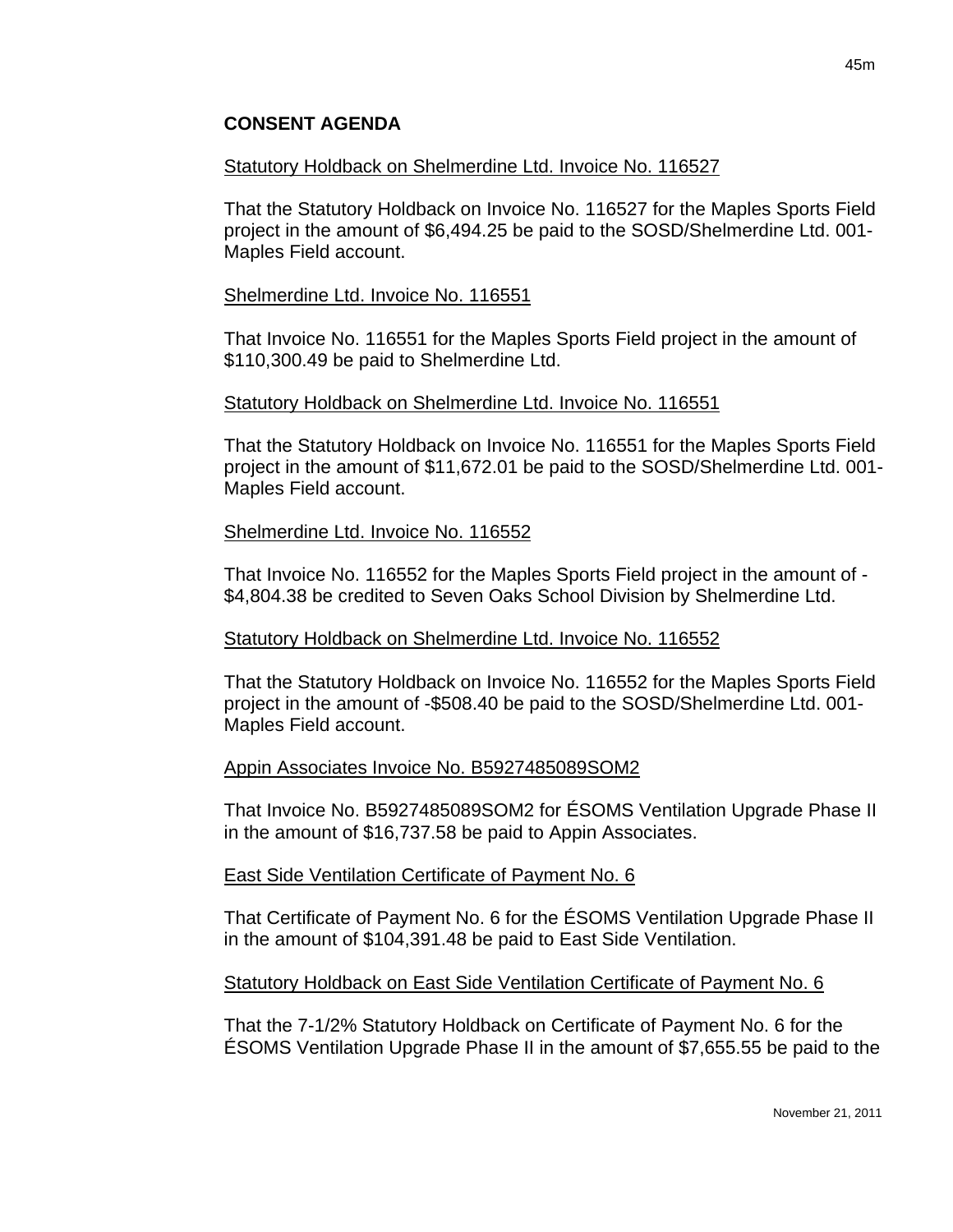SOSD/East Side Ventilation-SOMS Ventilation II account.

## Gardon Construction Ltd. Certificate of Payment No. 4

That Certificate of Payment No. 4 for the West St. Paul Elevator project in the amount of \$107,807.50 be paid to Gardon Construction Ltd.

## Statutory Holdback on Gardon Construction Certificate of Payment No. 4

That the 7-1/2% Statutory Holdback on Certificate of Payment No. 4 for the West St. Paul Elevator project in the amount of \$8,324.90 be paid to the SOSD/Gardon 438 West St. Paul Elevator account.

## J & J Penner Construction Ltd. Certificate of Payment No. 3

That Certificate of Payment No. 3 for the West St. Paul Grooming Room project in the amount of \$17,272.09 be paid to J & J Penner Construction Ltd.

## Statutory Holdback on J & J Penner Construction Ltd. Certificate of Payment No. 3

That the 7-1/2% Statutory Holdback on Certificate of Payment No. 3 for the West St. Paul Grooming Room project in the amount of \$1,333.75 be paid to the SOSD/J & J 432 West St. Paul Grooming Room account.

## Lombard North Group Invoice No. 704-11

That Invoice No. 704-11 for the Maples Sports Field Redevelopment project in the amount of \$801.51 be paid to Lombard North Group.

## Number Ten Architectural Group Invoice No. 9990

That Invoice No. 9990 for the West St. Paul Grooming Room project in the amount of \$169.67 be paid to Number Ten Architectural Group.

## Shelmerdine Ltd. Invoice Swinford Way Certificate of Payment No. 2

That Certificate of Payment No. 2 for the Swinford Park Soccer Field - Swinford Way project in the amount of \$103,457.66 be paid to Shelmerdine Ltd.

## Statutory Holdback on Shelmerdine Ltd. Invoice No. 2

That the 7-1/2% Statutory Holdback on Invoice No. 2 for the Swinford Park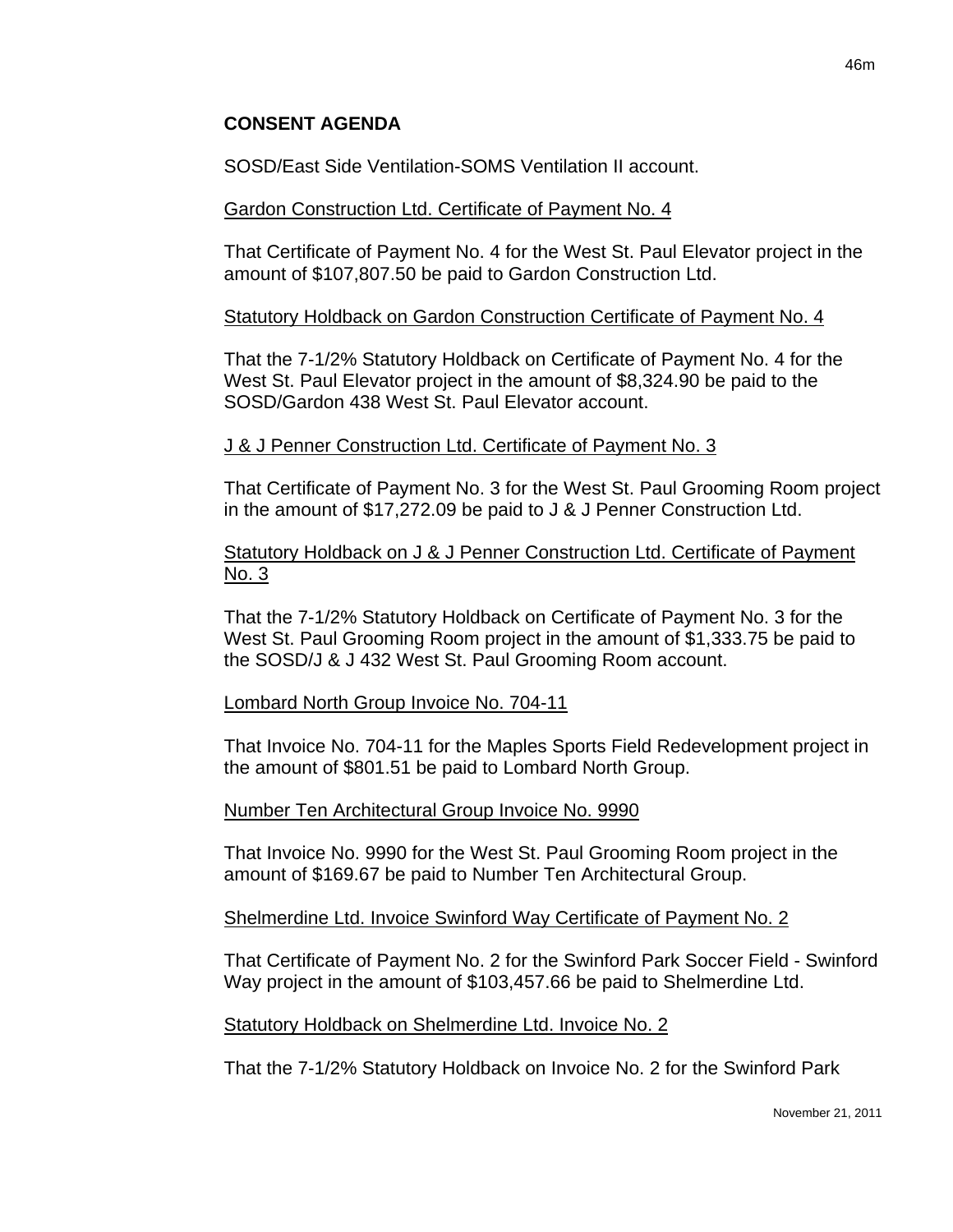## **CONSENT AGENDA**

Soccer Field - Swinford Way project in the amount of \$10,947.90 be paid to the SOSD/Shelmerdine 436 Swinford Soccer account.

#### Statutory Holdback Release to J & J Penner Construction Ltd.

That 7-1/2% Statutory Holdback in the amount of \$8,508.35 in relation to the West St. Paul Grooming Room project be paid to J & J Penner Construction Ltd., subject to the approval of the Board's solicitor.

#### GST on Release of Holdback to J & J Penner Construction Ltd.

That GST on the Release of Statutory Holdback for the West St. Paul Grooming Room project in the amount of \$425.42 be paid to J & J Penner Construction Ltd.

## **CONFERENCE REPORTS**

Carol Moar, Special Education Coordinator: 2011 National Forum on Character Education - Building Ethical Communities, October 19 to 22, 2011 - San Francisco, California.

## **OTHER REPORTS**

Trustees Dabee, Sarbit and Juan commented on the Diwali Mela celebration at Maples Collegiate that they attended on November 15, 2011.

## **CORRESPONDENCE**

- Duane Brothers, Assistant Superintendent, Human Resources: Letter to S.O.T.A. regarding scheduling of Educational Leave meeting dates.
- Aileen Najduch, Assistant Deputy Minister, Manitoba Education: Funding Attendance Initiative.
- Brian O'Leary, Superintendent, Seven Oaks School Division: Development of lands designated as Precinct B within Seven Oaks School Division.
- Rick Dedi, Executive Director, The Public Schools Finance Board: Proposed Amber Trails School - Best Practice Commissioning Agent.
- Kyle Lewkowich, Public Schools Finance Board: Copy of letter to Ian Stewart, Integrated Designs, advising that Integrated Designs has been selected as the successful proponent for the new Amber Trails School.
- Rick Dedi, Executive Director, Public Schools Finance Board: Maples Collegiate Institute Chillers & Cooling Tower Replacement - Design Only.
- Brian O'Leary, Superintendent, Seven Oaks School Division: Letter to His Worship Mayor Sam Katz endorsing his plan to reintroduce School Speed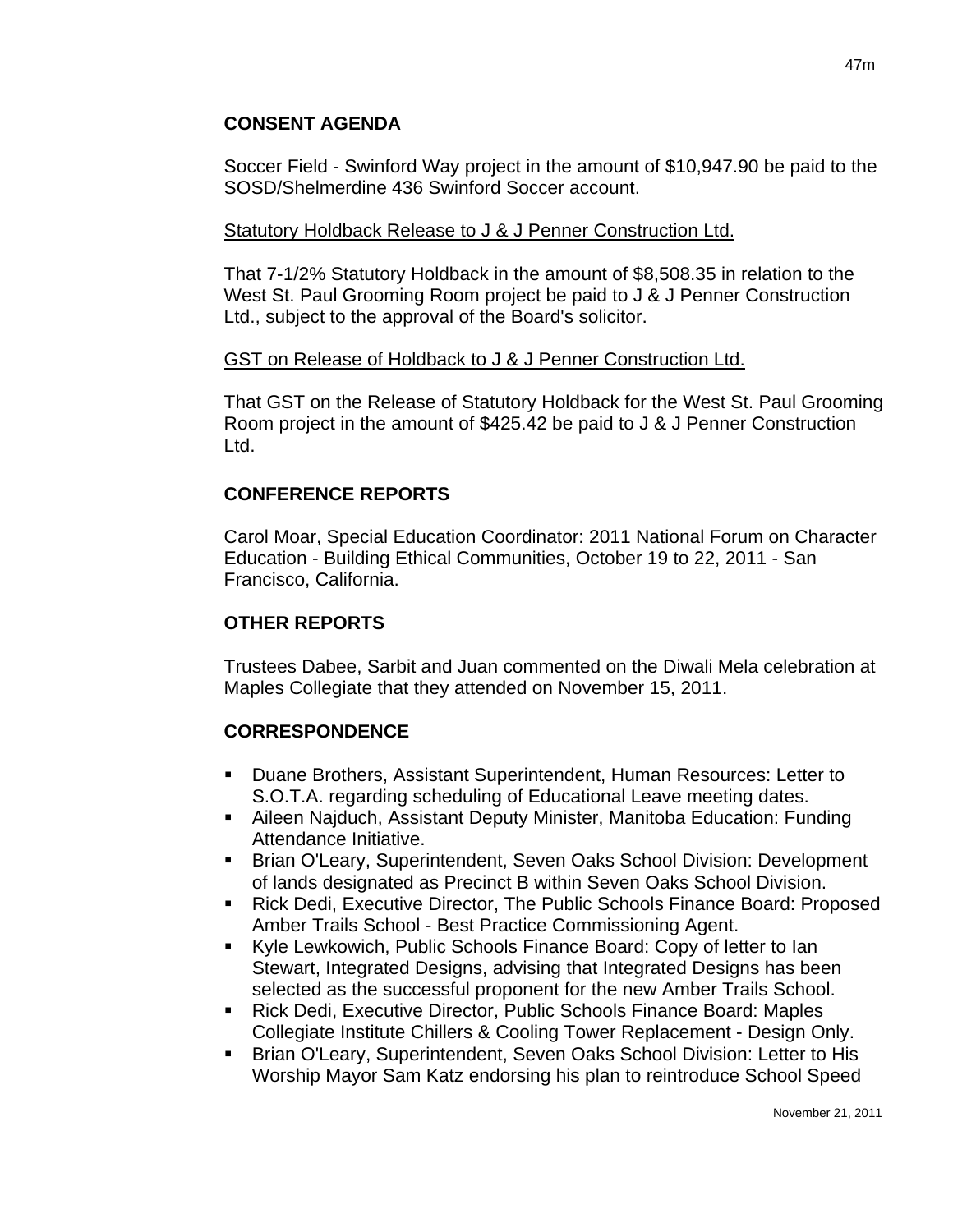## **CORRESPONDENCE**

Zones.

- Danielle Parent, Education Officer, Manitoba Education: French Second Language Revitalization Program.
- Naomi Kruse, Executive Director, Manitoba Association of Parent Councils: 2011-2012 Membership.
- Canadian Education Association Press Release: James Wilson appointed to the Council of the Canadian Education Association.
- **MSBA Executive Highlights, November 14, 2011.**
- River East Transcona School Division Press Release: Kelly Barkman new Superintendent effective February 1, 2012.
- Wendy Shaw, Coordinator, Accounting and Consolidations, Schools' Finance Branch: FRAME Report 2009/10 Actual - based on the 2009/2010 school division financial statements.
- Manitoba School Boards Association, Labour Relations Divisional Mail: Salary Bulletins No. 20-2011 and No. 21-2011.
- Dr. Donna M. Michaels, Superintendent / CEO, Brandon School Division 2010/2011 Annual Education Results Report.

# **11B-050 – Moved to Committee of the Whole at 9:20 p.m.**

McGowan / Dela Cruz That the Board move into Committee of the Whole. **Carried**

Trustee Ploszay in the chair.

# **11B-051 – Superintendents' Personnel Report**

Dela Cruz / Juan That the Superintendents' Personnel Report be ratified. **Carried**

## **SUPERINTENDENTS' PERSONNEL REPORT**

## TEACHER APPOINTMENTS

Appointed the following to Limited Teacher-General (Term) contracts:

Christine Boniello, part-time (.85), effective November 2, 2011 (indefinite) Eric Sung, full-time (1.00), effective November 28, 2011 to June, 29, 2012 Wendy Wightman, part-time (.20), effective November 1, 2011 to June 29, 2012 Gavin Winchar, full-time (1.00), effective October 3, 2011 (indefinite) Shelly Zulak-Labay, part-time (.25), effective February 6, 2012 to June 29, 2012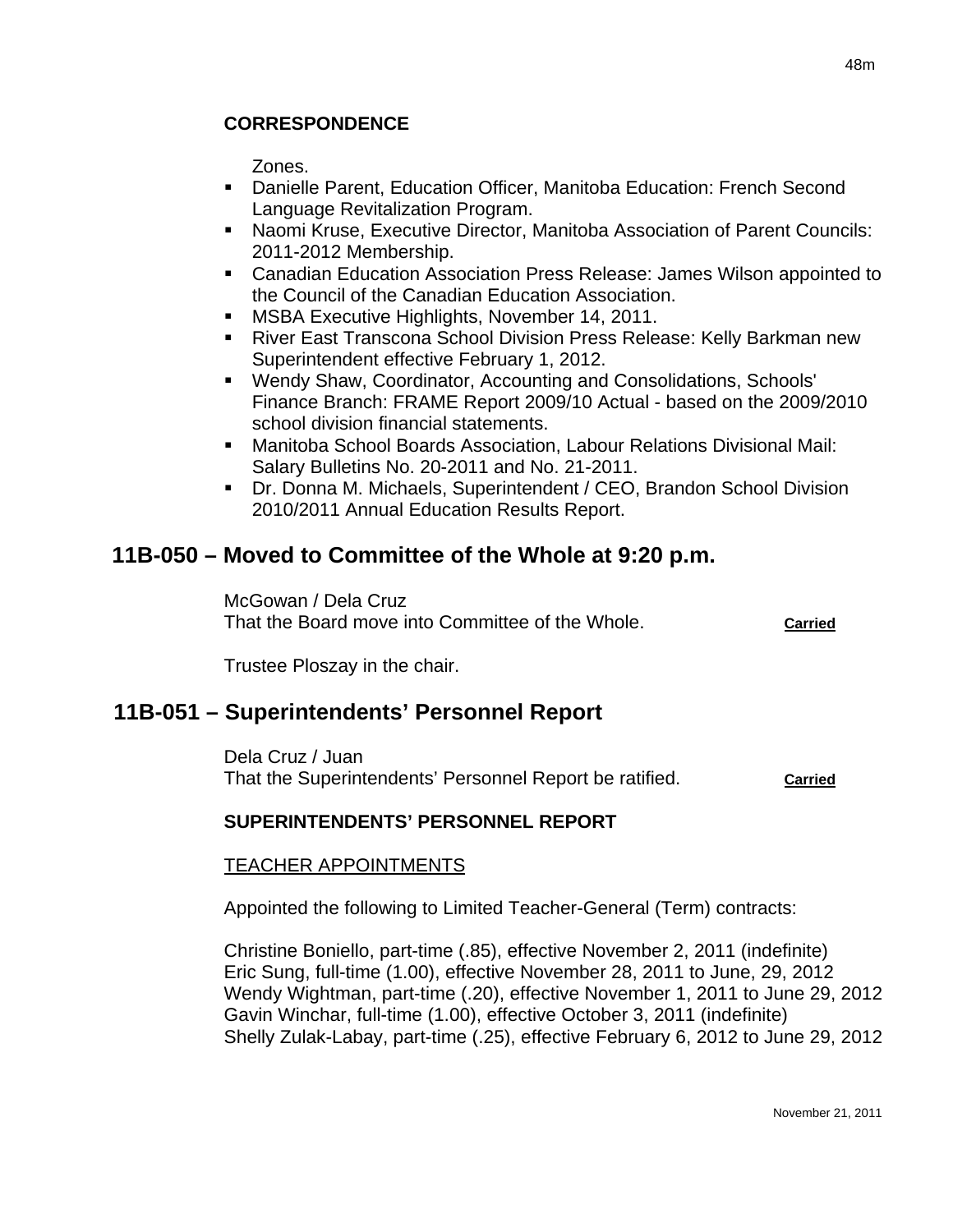## **SUPERINTENDENTS' PERSONNEL REPORT**

## CLINICIAN APPOINTMENT

Appointed Chantal Wiebe, to a part-time (.10) Limited Teacher-General (Term) contract effective October 31, 2012 to June 29, 2012.

## SUBSTITUTE TEACHER APPOINTMENTS

Appointed the following to Substitute Teacher contracts effective the 2011-2012 school year:

John Holmes Jarrett Seidler Carmelle Kozak Elana Waldman Jacqueline Parsons **Angelina Yu** 

## TEACHER LEAVE OF ABSENCE

Granted Nancy Cosby a part-time (.25) leave of absence, without pay, effective February 6, 2012 to June 29, 2012.

## TEACHER MATERNITY AND PARENTAL LEAVES

Granted Pamela Lussier maternity and parental leave effective December 6, 2011 to December 6, 2012.

Granted Kim Trudeau maternity and parental leave effective December 3, 2011 to December 2, 2012.

## EDUCATIONAL ASSISTANT APPOINTMENT

Appointed Leanne Doll to a full-time (1.00) Education Assistant position effective November 21, 2011.

## EDUCATIONAL ASSISTANT RESIGNATION

Received notice of intent to resign from Ari Leibl effective September 5, 2011.

## EDUCATIONAL ASSISTANT RETIREMENT

Received notice of intent to retire from Donna Bell effective December 31, 2011.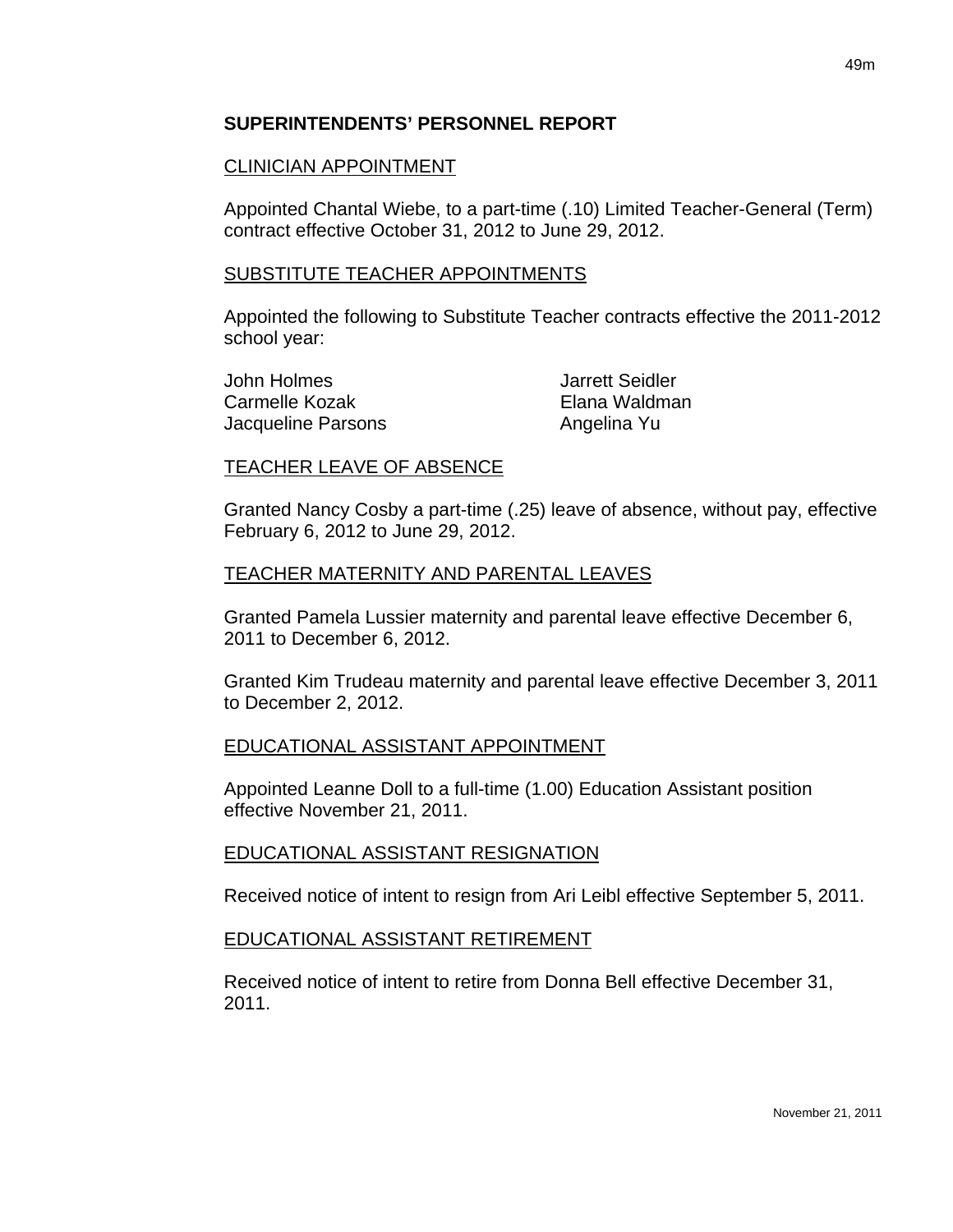## **SUPERINTENDENTS' PERSONNEL REPORT**

## CUSTODIAN APPOINTMENT

Appointed Donald Hardy to the position of full-time (8 hours per day) custodian position effective November 7, 2011.

## CUSTODIAN RETIREMENT

Received notice of intent to retire from Dwain Waly, effective November 4, 2011.

## SECRETARY RESIGNATION

Received notice of intent to resign from Nola Popowich, effective November 30, 2011.

## INSTRUCTOR LEAVE OF ABSENCE

Granted Tracy Klassen a leave of absence, without pay, effective October 15, 2011 to January 8, 2012.

## SUPERINTENDENTS' PERSONNEL REPORT MOTION

Rescinded Motion #11B023 – appointing Megan Bamburak to a full-time (1.00) Limited Teacher-General (Term) contract effective January 9, 2012 to December 31, 2012.

## **SUPERINTENDENTS' REPORT**

The following matters were received as information:

- 2012 Board Retreat.
- **Enrolment / Capital Planning Update.**
- **Potential Disposition of Vacant Surplus Property.**
- **Personnel Matters.**

# **11B-052 – Classroom Laptop Tender**

## Sarbit / McGowan

That the Classroom Laptop Tender be awarded to Dell on the basis of lowest acceptable bid. **Carried**